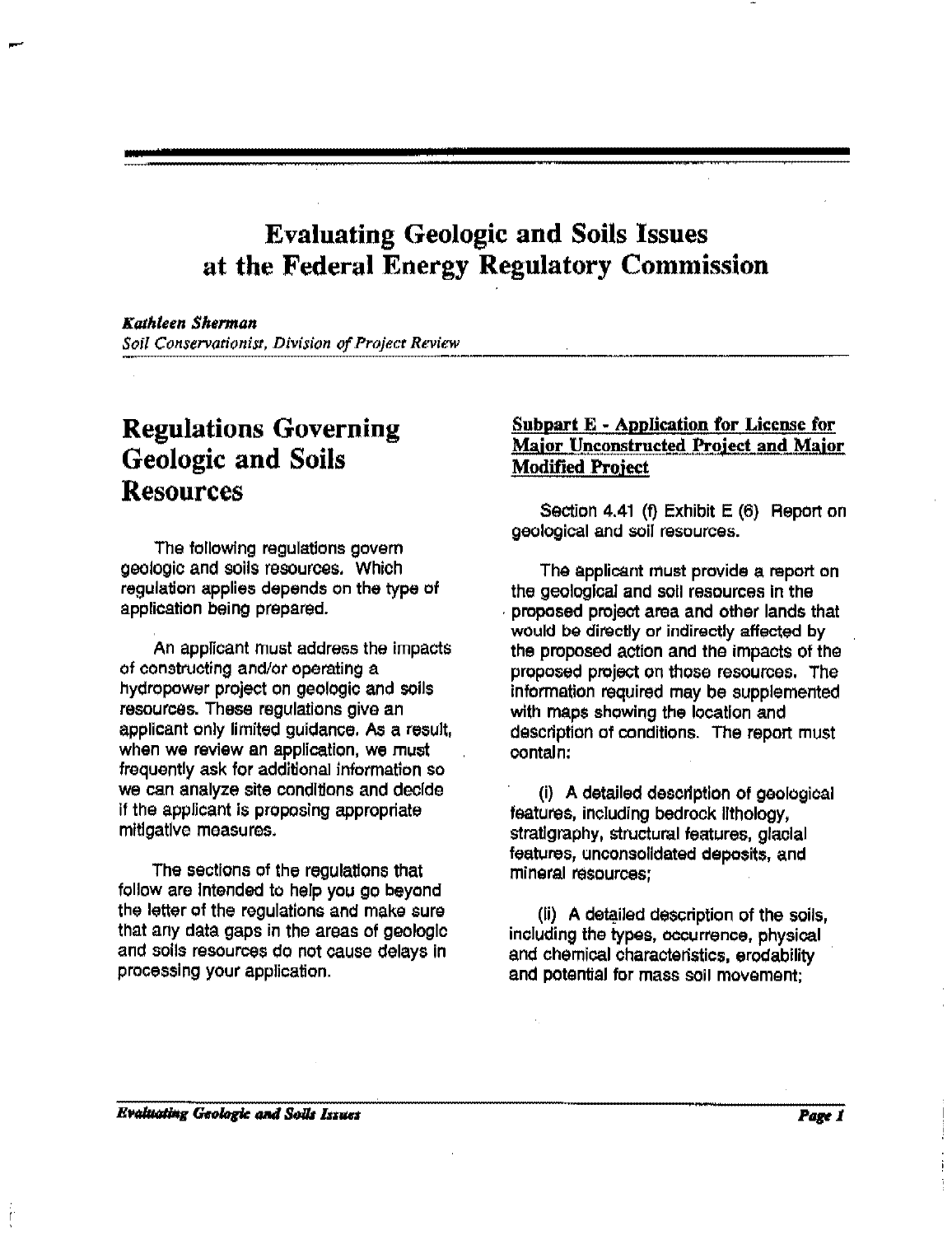(iii) A description showing the location of existing and potential gegloglcal and soli hazards and problems, including earthquakes, faults, seepage, subsidence, solution cavities, active and abandoned mines, erosion, and mass soil movement, and an identification of any large landslides or potentially unstable soil masses which could be aggravated by reservoir  $fluctuations$ ;

(iv) A description of the anticipated erosion, mass soil movement and other impacts on the geological and soil resources due to construction and operation of the proposed project; and

(v) A description of any proposed measures or facilities for the mitigation of impacts on soils.

### Subpart  $F$  - Application for License for Major Project-Existing Dam

Section 4.51 (f) Exhibit E (1) General Description of the Locale.

The applicant must provide a general description of the environment of the project and its immediate vicinity. The description must Include general information concerning climate, topography, wetlands, vegetative cover. land development, population size and density, the presgnce of any floodplain and the occurrence of flood events in the vicinity of the project, and any other factors important to an understanding of the setting.

 $Subpart G - Application for License for$ Minor Water Power Projects and MaJor Water Power Project 5 Megawatts or **Less** 

Section 4.61 (d) Exhibit E is an Environmental Report.

(2) For Minor projects and major projects at existing dams 5 MW or less.

The Environmental Report must contain the following information:

(i) A description, Including any maps or photographs which the applicant considers appropriate, of the environmental setting of the project, Including vegetative cover, fish and wildlife resources, water quality and quantity, land and water uses, recreational uses. historical and archeological resources, and scenic and aesthetic resources.

(II) A description of the expected environmental impacts from proposed construction or development and the proposed operation of the power project, including any impacts from any proposed changes in the capacity and mode of operation of the project If it is already generating electric power, and an explanation of the specific measures proposed by the applicant, the agencies, and others to protect and enhance environmental resources and values of the project on such resources.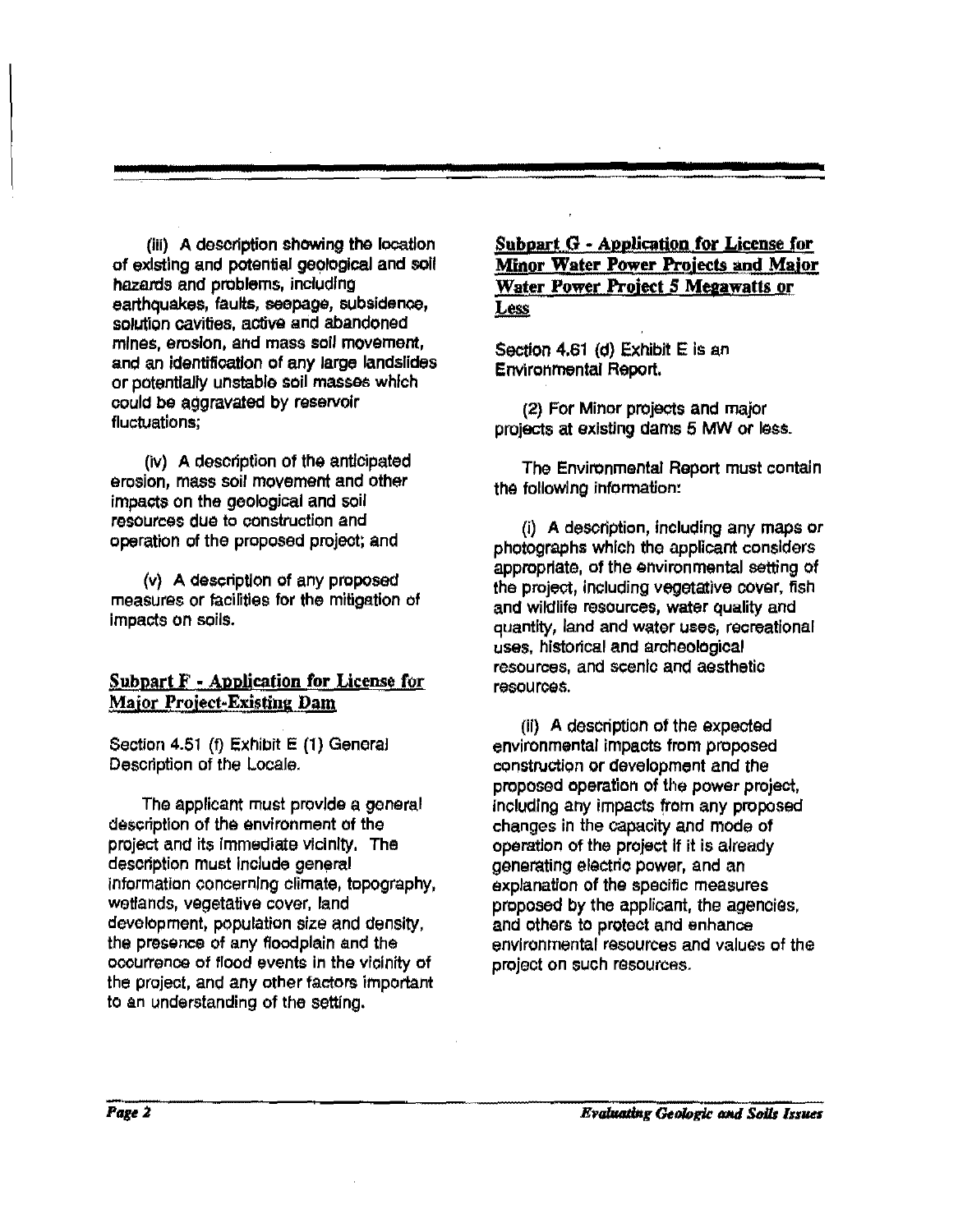# **Typical** Issues

An applicant should begin by examining the issues in order to identify what type of investigations are needed to address a project's impacts on geologic . and soils resources. The scope of such inveatigatlons and appropriate level of detail depends primarily on:

- the type and extent of land· disturbing activities, and
- actual site conditions--including existing areas of erosion and slopo or bank Instability.

After Identifying Issues, the applicant should consult with resource agencies-Including tho land-management agency (if applicable), the Soil Conservation Service, state water resources agencies responsible for water quality certification, and federal and state fish and wildlife agencies.

#### **Identifying Issues at Existing Projects**

- Existing areas of erosion, slope instability, or streambank or reservoir shoreline erosion should be stabilized where needed to prevent erosion of fine-grained materials.
- Areas of new land-disturbance should be protected during construction and stabilized following construction.
- Sedimentation studies (models) may be needed to evaluate existing and future sedimentation within a reservoir.
- Accumulated sediments within a reservoir may have to be removed and spoil disposal areas stabilized.
- Flushing flows may be noodod in bypassed reaches downstream *ot* the dam.

#### Identifying Issues at Proposed Projects

- Site-specific information on geology and soils should be developed at a sufficient level of detail to Identify existing or potentially unstable or highly erodible areas and to develop appropriate control measures.
- Detailed conceptual erosion and slope stability control plans should be prepared before licensing.
- If dam construction could alter sediment transport and deposition in such a way that flooding could occur in the reservolr headwaters, sedimentation studies may bo needed:
- If important fisheries resources are present, Sedimentation studios (models and baseline sampling) may be needed.

**Evaluating Geologic and Solls Issues**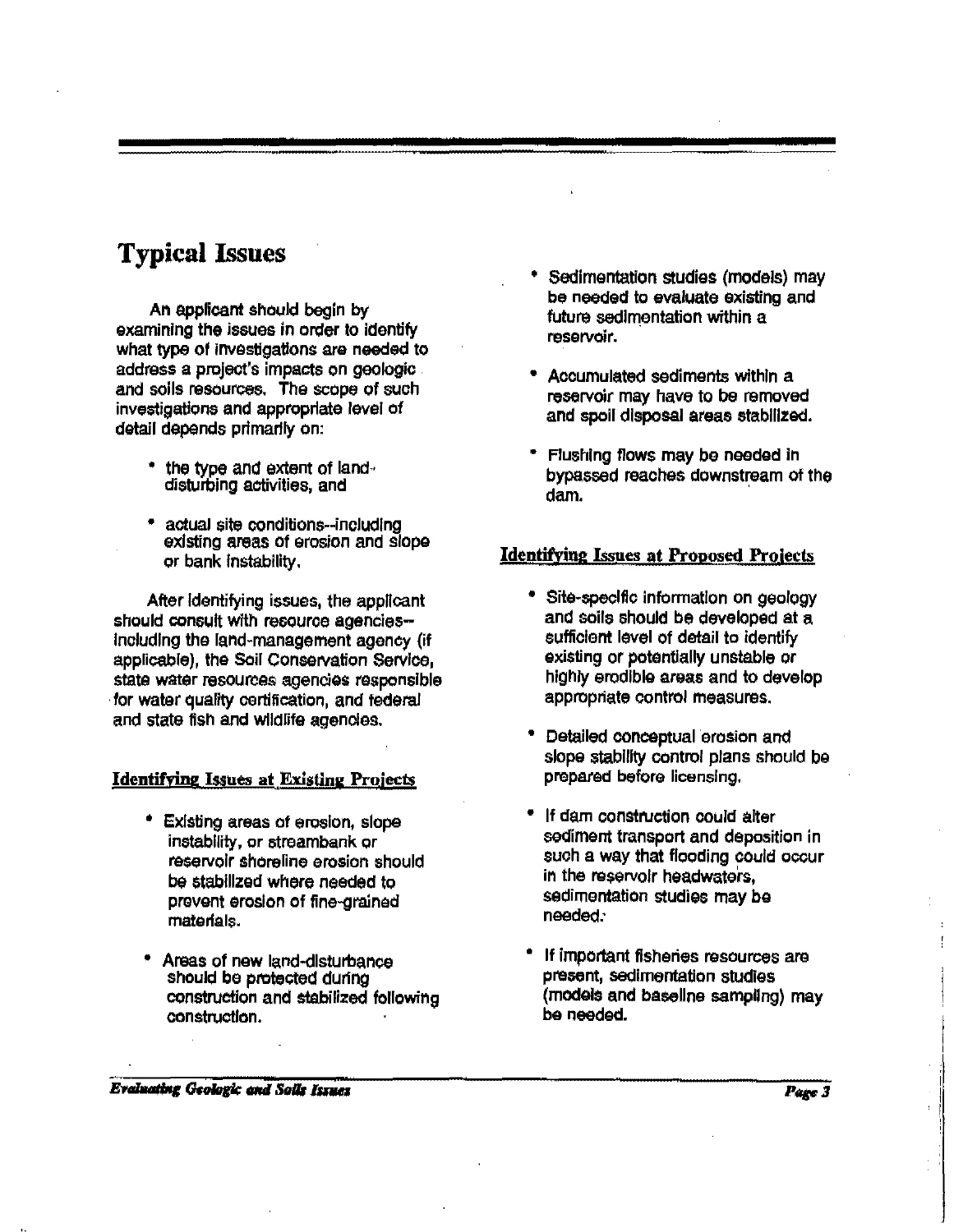If there could be cumulative impacts from multiple hydropower development, a risk assessment may be needed.

# **Preparing a Report on**  Geologic **and** Soils Resources

### A. Describing the Affected Environment

Site-specific investigations of geologic and soil conditions within a project area are essential to ensure that the project can be built and operated without causing excessive slope instability and erosion. Geologic conditions and soils can vary considerably in a short distance: a given slopa may be stable, but a nearby or adjacent slope may not be.

Unconsolidated deposits-such as glacial, stream channel alluvium, lacustrine. or talus (rock debris)--may be present, and have varying degrees of stability. Rock and soil types vary in response to precipitation with differing amounts of runoff and infiltration. These varied responses affect the erodability of soils and the location of springs and seeps as well the presence of groundwater that may be encountered in excavations or whan constructing underground facilities.

It is important to determine bedrock lithology (rock type}, stratigraphy (rock sequence), structural features and type and degree of weathering at a site, because

these characteristics affect inherent slope stability which directly affects the stability of project features. Rock types differ in strength and become weakar in different ways when they waather; these differences affect the stability of foundations or places where a structure is tied Into a slope. The rock saquence also can affect slope stability; a hard rock layer, underlain by softer rock, may be prone to landsliding where the softer rock is being undercut by streamflow or wave action.

Structural features such as jointing, faults, and foliations are planes of weakness. If the planes of weakness are oriented so that they dip into a slope, the slope will remain stable even with a fairly steep road cut. If the planes of weakness dip in the same direction as the slope however, cutting Into the slope *may* cause slope failure (figure 1). Jointed rock that forms cliffs may be subject to sporadic rockfall. Highly jointed or fractured rock also can contain large amounts of groundwater.



Figure 1. How geology and soils influence stability in a project area (Source: FERC Staff).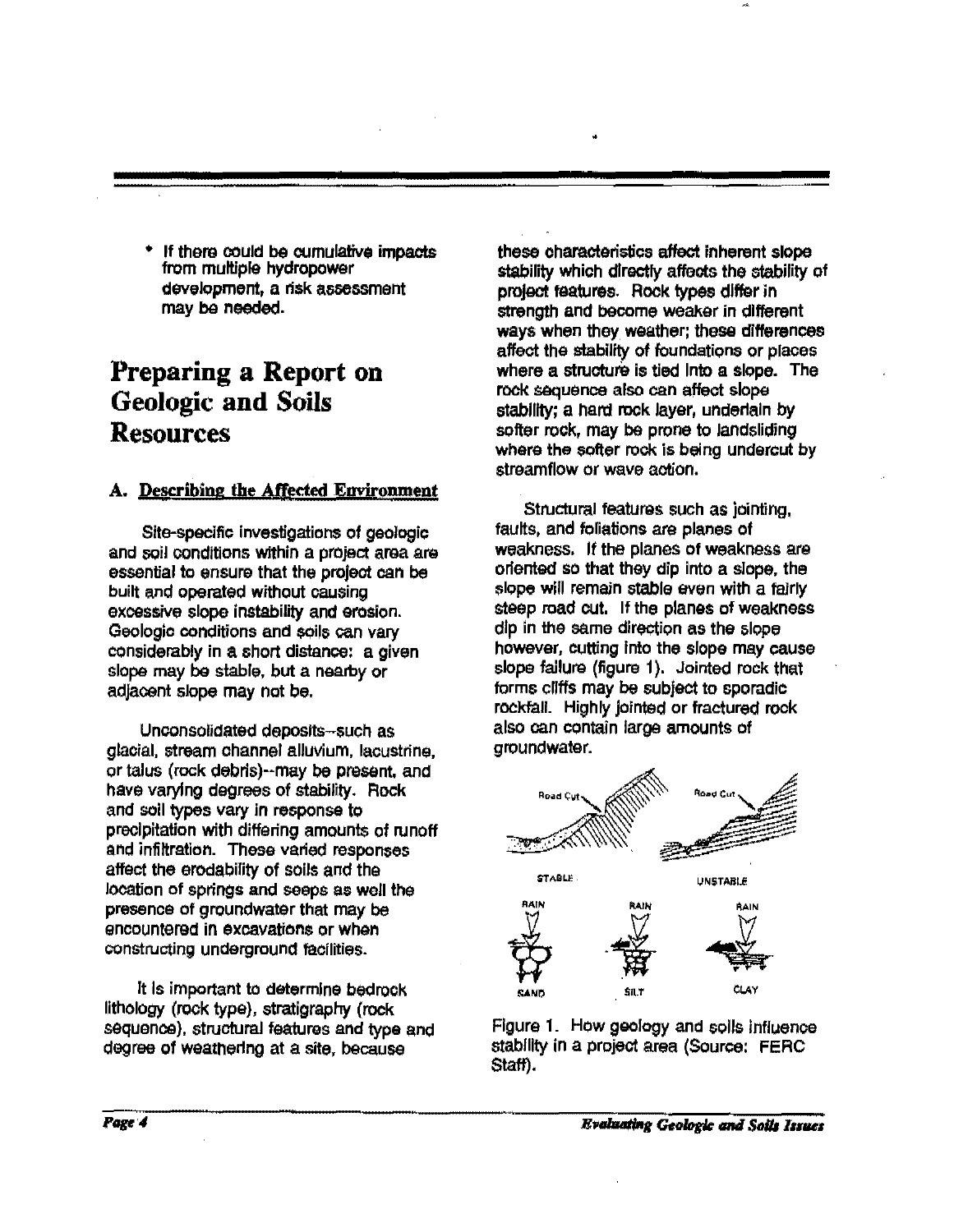Unconsolidated deposits often have layers that vary in permeability and size·· from boulders and gravels to sand, silt, and clay. Larger-sized rock is often welldrained with increased slope stability; but because loose rock. Is nonoohesive, slope failure may occur if support is removed from the toe of a steep slope. Layers of finer grained material, such as silt or fine sand, may impede drainage and contribute to slumping or other unstable conditions on slopes or banks. Loosely consolidated stream alluvium may be very penneable, so cutoff walls may be needed to prevent excessive seepage under the dam.

Steepness of slope and soil texture (distribution of particle sizes) affect soil erodability, soil mass movement, runoff, and Infiltration. Soils with larger particle sizes (coarse sand and gravelly or rocky soils) have good infiltration and less runoff which enhances stability, but because they are non-cohesive, coarse-textured soils are highly erodible when vegetation is removed.

Fine sands and slits are the most highly erodible soils because flowing water or wind can easily detach and transport them. Fine-textured clay soils are more cohesive and can stand In cuts on steeper slopes; however they have limited infiltration and higher runoff (Figure 1).

Surface and subsurface hydrology affects slope stability and erosion and instream sedimentation. The pattern of surface runoff directly affects the erosion potential of disturbed areas. Diverting and filtering runoff is essential to controlling erosion and sedimentation during landdisturbing activities, and providing proper drainage Is crucial for maintaining longterm stability of land surfaces and project features.

The applicant must provide information on site-specific vegetation, because the type and denseness of the vegetative cover affects soil erodability and ability to filter runoff from disturbed areas.

### **B. Conducting Appropriate Studies**

#### Geotetbnical **and** Soils Investigations

Geotechnical investigations are generally limited to reconnaissance level surface Investigations and shallow borings to determine (1) if the rock type or unconsolidated deposits are stable and (2) If critical areas are present (i.e., areas that require special treatment or control measures). If critical areas are present, they should be avoided whenever possible by relocating project features.

If critical areas cannot be avoided, the applicant should make further geotechnical Investigation of these specific areas to determine the nature and extent of potential stability problems and to identify appropriate control measures.

Slope stability problems are generally solvable, but may be quite costly. especially (1) if the slope is actively unstable and Involves a large amount of

#### Evaluating Geologic and Soils Issues

·-.-~ .. --·· ' ....... .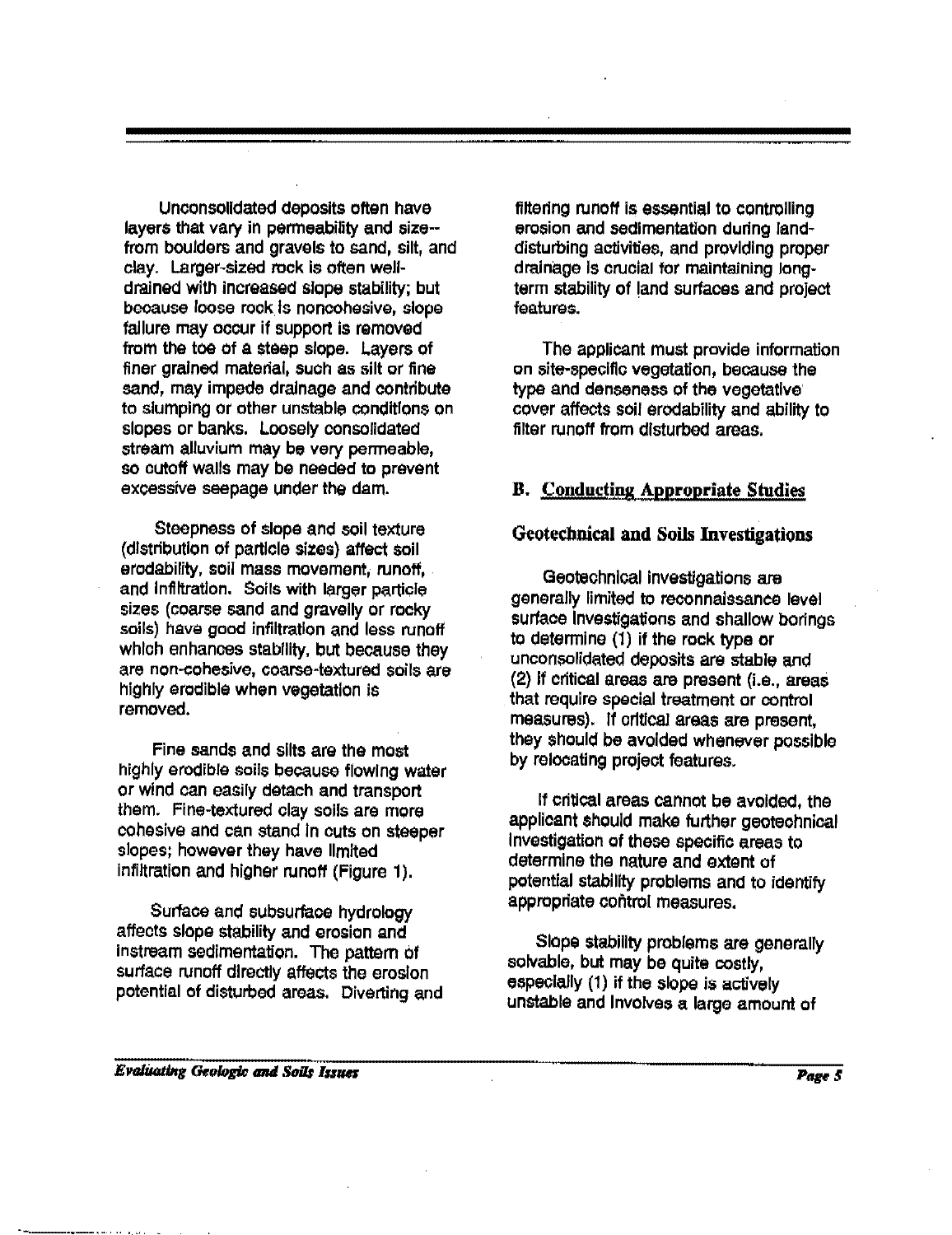material or (2) If conditions for anchoring a structure are unsatisfactory (I.e., placing a pipeline on a steep slope underlain by loose rocks).

### Identifying Critical Areas for Erosion/Slope Stability Control

An initial site suitability survey should look closely at the folloWing types of conditions, which are likely to be critical areas that need specific measures to control erosion or prevent potential slope stability problems.

- Active or dormant mass movements and slope failures
- Unfavorable rock structures or unstable overburden
- Soils prone to mass movement or highly erodible soils
- Existing erosion.gullys-streambank or shoreline erosion
- Dralnageways-swales-stream crossings

The following Items should also be considered when determining if critical areas are present in the project area.

- Aerial photo interpretation and field chock
- Probability of slope failure
- Frequency and potential magnitude of failure

• Risk of material entering stream and type of material

### Sedimentation Studies

The nature and extent of sedimentation studies depends on (1) the presence of important aquatic resources, (2) potential for cumulative impacts, and (3) existing or potential sediment accumulation in a reservoir or affected stream reach.

### Sediment Modeling

A wide variety of models are available for modeling the movement of sediment. Selecting a model should be based on the type of information that is needed and the nature of the stream channel and substrate. A good reference for a survey of some available sediment models is Twelve Selected computer Stream Sedimentation Models Developed In the United States (Subcommittee on Sedimentation Interagency Advisory Committee on Water Data, 1988). Limited copies of this report can be obtained directly from Or; Shou-shan Fan, Special Assistant, Office of Hydropower Licensing, Federal Energy Regulatory Commission, R.S. HL-1, 825 North Capitol Street, NE., Washington, DC 20426.

### Baseline Sediment Sampling of Aquatic Habitat "At Risk" from Sedimentation

Sediment sampling of the stream substrate is used to characterize baseline (pre-project) conditions of aquatic habitat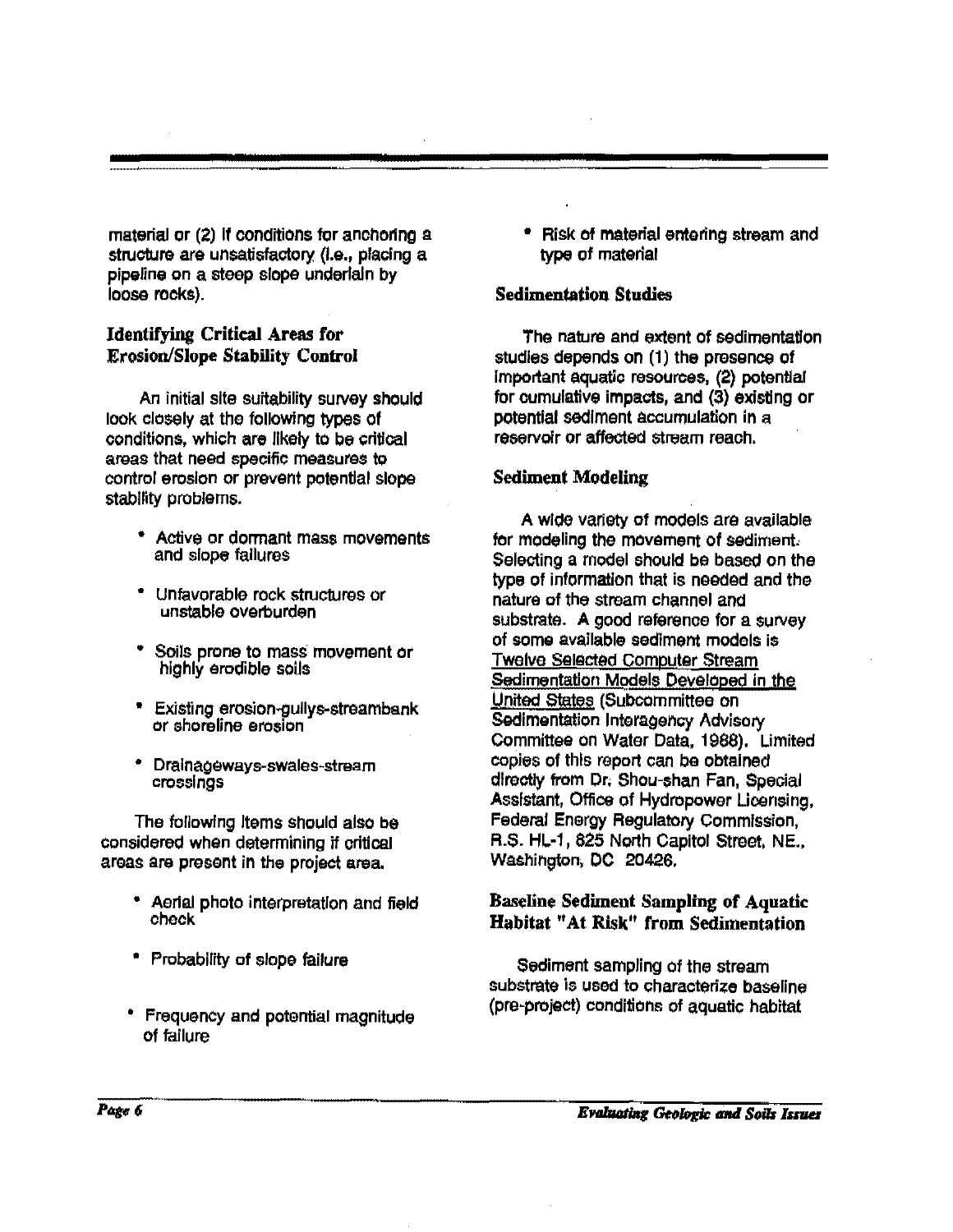that could be adversely affected by sediment generated by construction of a proposed project. Oata from sediment sampling can be compared to threshold levels of sediment that have been found to cause adverse effects to hatching of eggs and emergence of fry. An example of such research Is "Success of Pink Salmon Spawning Relative to Size of Spawning Bed Materials" (McNeil and Ahnell, 1964). This publication also gives infonnation on the substrate sampler referred to below.

Sediment sampling should be conducted along transects across the streambed that should be marked so they can be sampled again to obtain additional data points. Sometimes transects selected for the lnstream Flow Incremental Methodology analysis (IFIM) can be used to evaluate minimum flows for fishery resources can be used for sediment sampling. Such transects may also be used during and after construction of a project to monitor changes in sediment accumulation.

When developing a sediment sampling program, the following elements should be considered.

- a. The location of areas to be sampled, the method, and timing of baseline sampling should be identified and developed in consultation with agencies and tribes.
- b. Typical locations of baseline sampling
	- L.ow gradient reaches in bypass reaches
- Low gradiant raaches below powerhouse
- Reach above diversion site
- Mouth of craek
- Important habitat in overlap zones from multiple projects
- c. Typical infonnation to be collected at each transect
	- Photographs of transect
	- Survey of cross-sections
	- McNeil cora samples
	- Measuraments of embeddedness
	- Characterize bank stability
	- Description of sediment characteristics across transect (using IFIM protocol)
	- Measurement of channel scour and fill using rebar-pipe sleeve
	- Note discharge at stream gage

#### Risk Assessment

Risk assessment combines number of factors to evaluate the likelihood of a project causing an adverse affect on aquatic habitat from Increases in stream sedimentation due to construction of a proposed project. Risk assessment also evaluates the potential magnitude of such

**Evaluating Geologic and Solls Issues**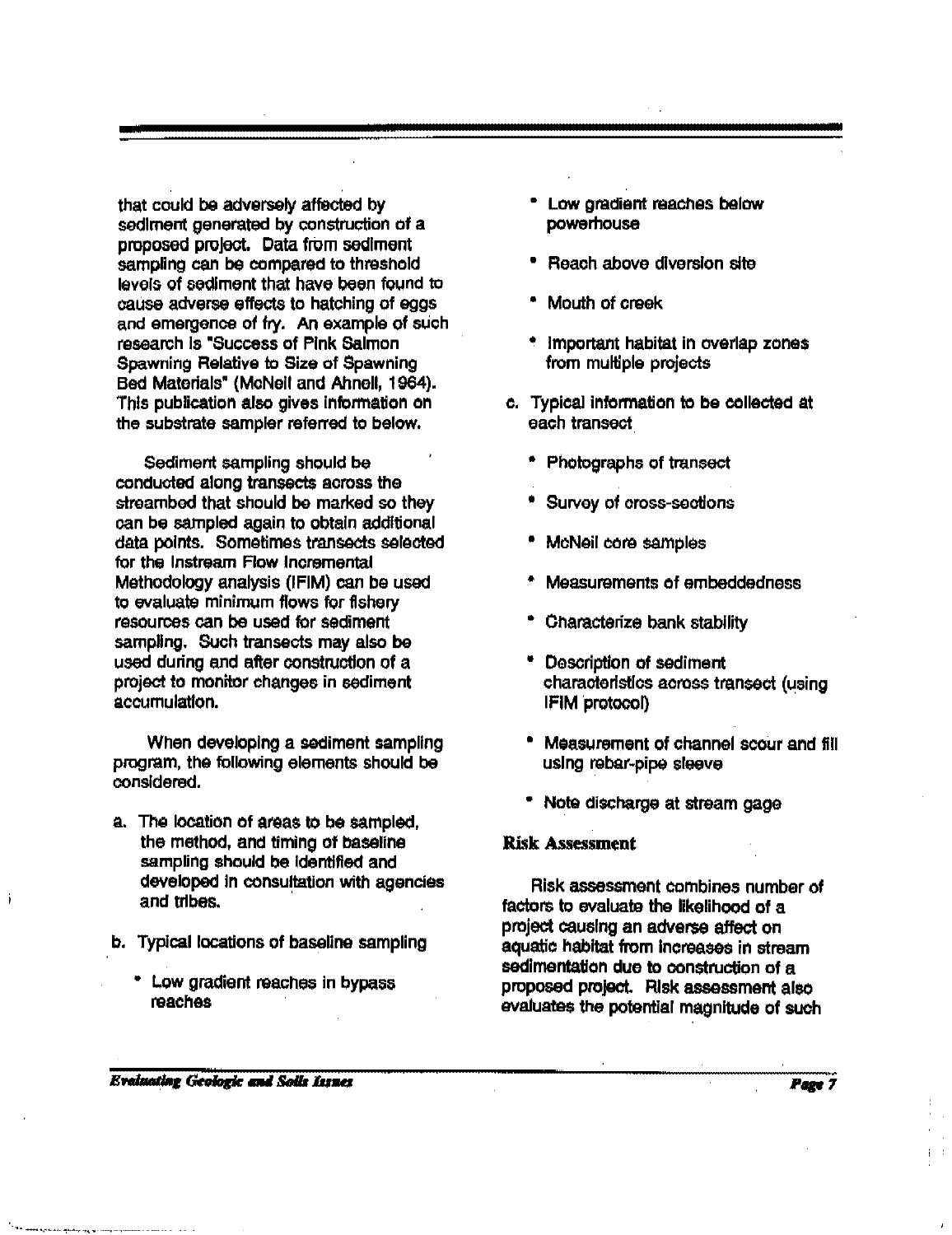impacts in comparison with existing sediment sources. The following factors are considered in risk assessment.

- Project area stability and erosion control plans
- Watershed stability and sediment yield
- Sediment modeling
- Baseline sediment sampling
- Nature and abundance of potentially affected aquatic habitat, especially spawning areas
- .. Scarcity or abundance of potentially affected species

### C. Identifying Appropriate Mitigative Measures

The objectlva of limiting instream sedimentation can be reached primarily by minimizing and controllng erosion on·sita. Project-area stability and appropriate control measures are essential. The extent and level of detail needed for control plans depends largely on (1) the amount of landdisturbance, (2) the nature of projectspecific soils and geologic conditions, and {3) the presence of existing or potential problem areas.

### Elements to Consider When Selecting Site-Specific Erosion Control Measures

• Divert water away from disturbed areas ,.berms and ditches

- Collect and filter runoff -- ditches, check dams, sediment ponds
- Perlmater contml -slit fences (filter cloth), straw bales, berms, rook filters
- Permanent drainage --ditches, culverts, energy dissipation structures
- Stabilize critical areas (avoid if posSible) --adequate drainage, slope stability control measures {rock bolts or anohors, buttressing, riprap, gabions, geotextlles, blotechnlcal measures, Interim seeding or vegetation)
- \* Revegetation --appropriate 'species, seeding mix and rates, mulch
- ' Spoil disposal ··identify and stabilize sites
- Avoid sldecasting on steep slopes and end haul to remove excess material
- Monitoring and maintenance

A complete erosion control plan should include: (1) a description of the site conditions {geology, soils, hydrology, and vegetation); {2) a narrative describing the erosion control plan; and (3) topographic map locations and functional design drawings of the control measures.

**Evoluating Geologic and Solls Issues**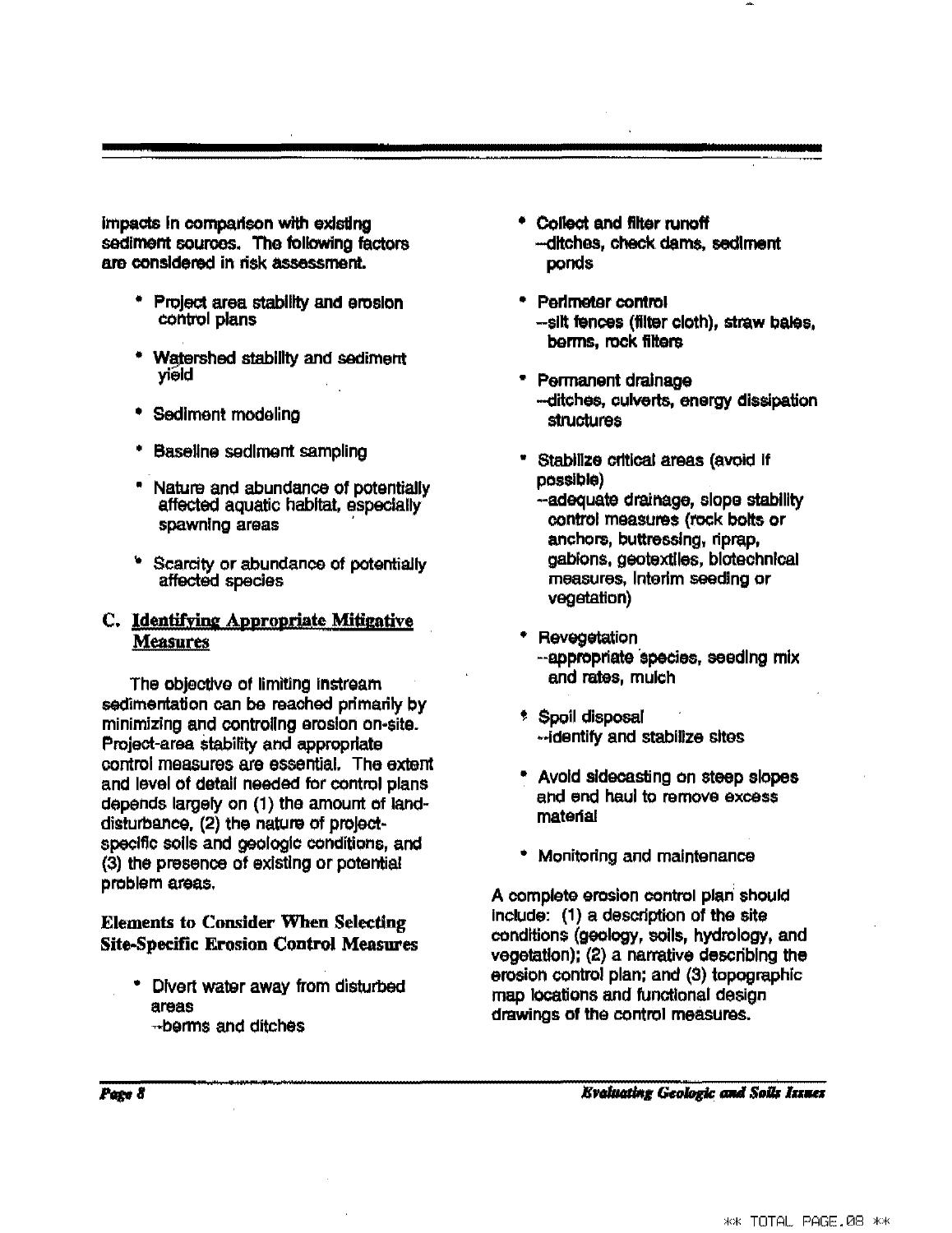### **Approving Erosion Control Plans**

When an applicant has developed a detailed site-specific erosion control plan, the Commission generally approves the plan as part of the license, sometimes with modifications. When an erosion control plan has been sufficiently developed to be approved In the license, the licensee files final drawings and specifications for the plan along with drawings and specifications for construction of project features. This is done after the license has been issued, but before construction begins.

Even in cases where the erosion control plan is approved In the license, agency consultation may be required In developing final drawings and specifications for erosion control plans. In this case, lieensees are expeetad to address agency concems befere submitting final drawings and specifications. Documentation of agency consultation should be included within the filing.

An example of a license article where an erosion control plan is approved In the license follows.

> Article . The erosion control plan flied on (date) and consisting of (pages and drawings) is approved and made part of this license and shall be implemented (with the following modifications, if needed). Final drawings and

specifications shall be filed along with drawings and specifications required by Article 3XX (constructlon draWings fer project features). The .<br>Commission may require changes to the erosion control plan to ensure adequate protection of the environmental, scenic, and cultural values of the project area.

In some cases, however, the plan does not contain enough detail to be approved in the license, or final design of control measures depends on completing additional soils or geologic Investigations. The erosion control plan must then be approved after the license is issued, and the licensee cannot begin construction until the Commission approves the plan.

An example of a license article requiring approval of the erosion control plan follows.

Article . At least 90 days before the start of any land-disturbing or land-clearing activities, the Ucensee shall file with the Commission, for approval, a plan to control erosion, to control slope instability, and to minimize the quantity of sediment resulting from project construction and operation.

The plan shall be based on actualsite geological, soli, and groundwater conditions and on project design, and shall include, at a minimum, the following four items:

**Evaluating Geologic and Soils Issues** 

Page 9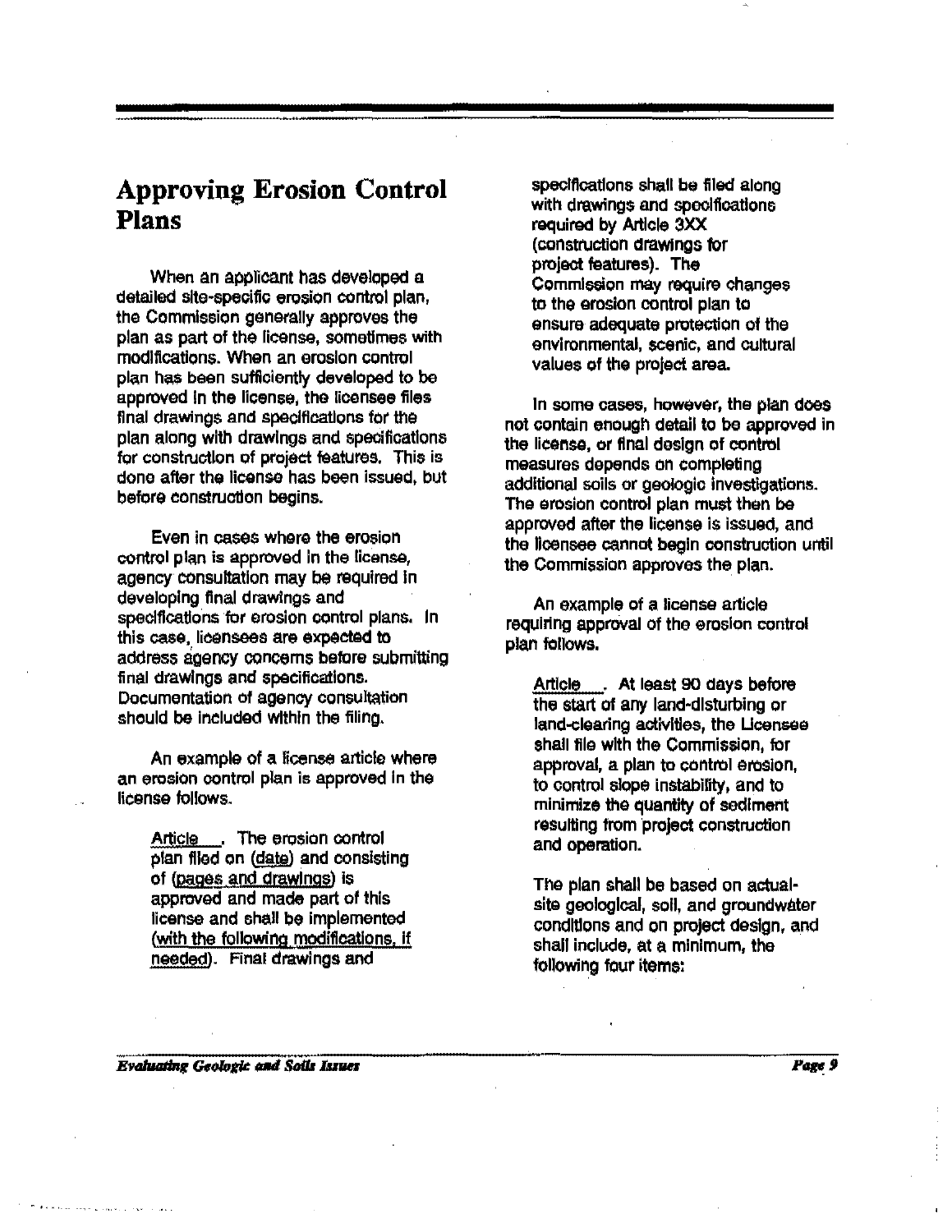- (1) a. description of the actual site conditions;
- (2) measures proposed to control erosion, to prevent slope instability, and to minimize the quantity of sediment resulting from project construction and operation;
- {3) detailed descriptions, functional design drawings, and specific topographic locations of all control measures: and
- (4) a specific implementation schedule and details for mgnitoring and maintenance programs for project oonstruction and operation.

The Licensee shall prepare the plan after consultation with appropriate federal and state soil oonservation, water quality, fish and wildlife agencies: and each federal agency having managerial authority over any part of project lands. The Licensee shall include with the plan documentation of consultation, copies of oomments and recommendations on the oompleted plan after it has been prepared and provided to the agencies, and specific descriptions of how the agencies' comments are accommodated by the plan. The Licensee shall allow a minimum of 30 days for the agencies to comment and to make

recommendations before filing the plan with the Commission. If the Licansee does not adopt a recommendation, the filing shall include the Licensee's reasons, based on geological, soli. and groundwater conditions at the site.

The Commission reserves the right to require changes to the plan. No land-disturbing or land-clearing activities shall begin until the Licensee is notified by the Commission that the plan Is approved. Upon Commission approval, the Licensee shall implement the plan, Including any changes required by the Commission.

## **Final Erosion Control Plans**

When control plans are approved, while detailed and site-specific, they are conceptual In nature. These plans are similar to Exhibit F drawings, which are conceptual designs when approved In the license.

Final drawings and specifications fOr actual construction of project features, which are prepared after the license is issued, are considerably more detailed than the Exhibit F drawings. The final drawings and specifications therefore, contain a higher level of detail and reflect the final design of the project features and the erosion control measures.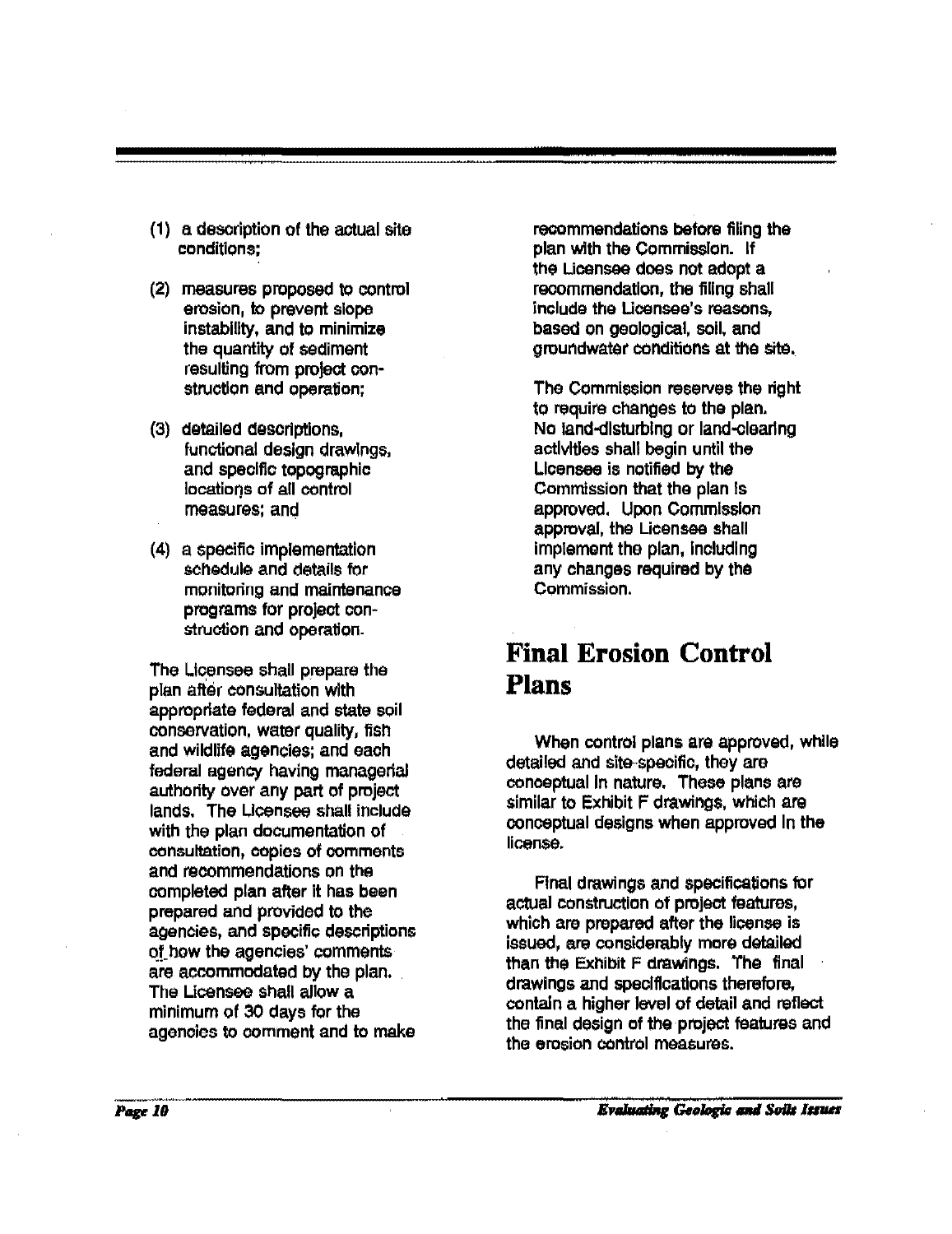Figures 2 and 3 are examples of a conceptual plan drawing and an associated functional design drawing, prepared for an erosion control plan that would be approved as part of a license.

The silt fence between the buried penstock and tho crook, shown as a straight line on Figure 2 and detailed in Figure 3, illustrates the conceptual nature of the plan. Although the actual line of the silt fence will be adjusted to the contours of the land during construction, the looatlon shown in the conceptual plan drawing shows the reviewer that the silt fence is in the proper location to filter runoff over the disturbed area before it reaches the creek.

Similarly, the proposed sediment ponds may not be of the exact size and shape shown on the conceptual drawing, but this drawing gives the reviewer enough information to see if the ponds are in the appropriate locations. After the Commission Issues a license, the contractor will prepare final drawings and specifications that Include further details. These would include (1) the materials to be used in constructing the silt fence and spacing the stakes, and (2) the proper size and depth of sediment ponds, which will be based on the size of the drainage area and the materials to be used to construct the pond.

This allows flexibility in implementing the goals and objectives of the erosion control plan such that the contractor can propose an approach that is workable and will achieve the desired end result of containing sediment on-site and preventing it from reaching watercourses.

The Commission's Regional Office must approve the final location and construction of erosion control facilities as dictated by actual field conditions viewed by inspection staff of the Regional Office. such as a small dam that will be used for a sediment pond.

## **Implementing, Monitoring, and Maintaining an Erosion Control Plan**

No matter how Well conceived, the success of an erosion and sediment control plan depends on how well it is implemented. Control measures must be Installed properly at the appropriate time and maintained, in order to function effectively. Silt fences and straw bale barriers are Ineffective if they are not anchored below the ground surface or if the sediment that accumulates behind them Is not removed. Sediment ponds must be sized to accommodate runoff over the design area, have a stable outlet. and be cleaned regularly in order to be effective.

Erosion control measures should be inspected and maintained on a regular basis so that the measures can be modified as necessary, during construction, to deal with. aCtual field conditions.

When preparing final plans and specifications for building the project features, the licensee will develop the actual construction sequence and grading

#### **Evaluating Geologic and Soils Issues**

Pare II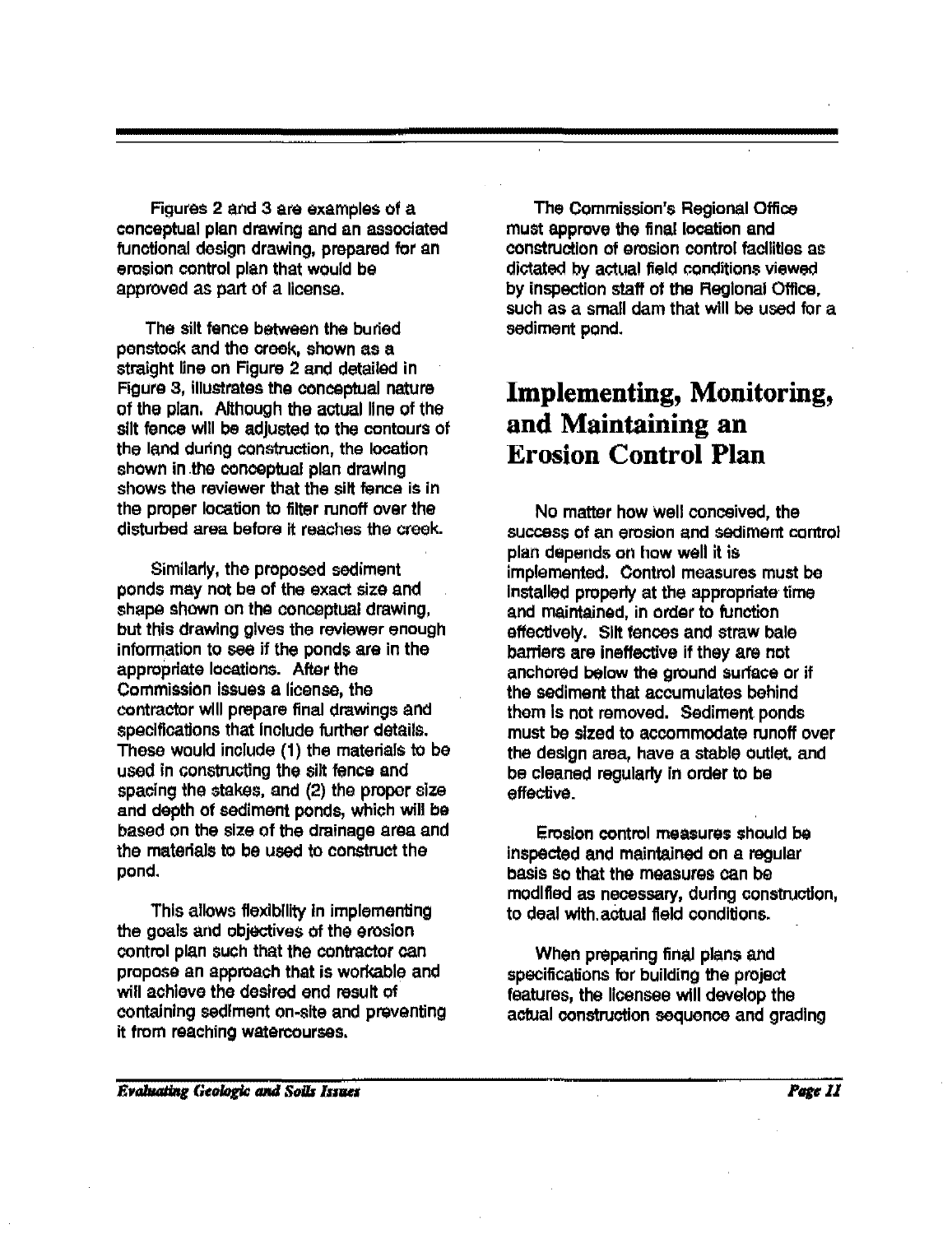

Figure 2. Example of conceptual drawing for an erosion control plan (Source: HDR Engineering, 1991 ).





Figure 3. Example of a functional design drawing for a silt fence (Source: HDR Engineering, 1991).

plans and If needed, should make appropriate design ohangos In tho erosion control plan. Before construction begins, licensees are required to file a quality inspection program for approval by the Commission's Regional Office Director as· required under Section 12.40 of Subpart E • Other Responsibilities of the Applicant or Licensee.

Because erosion control measures require continuous Inspection and monitoring, and the structures and other facilities are generally engineering solutions to control erosion and sediments, developers must include an inspection and monitoring program for erosion and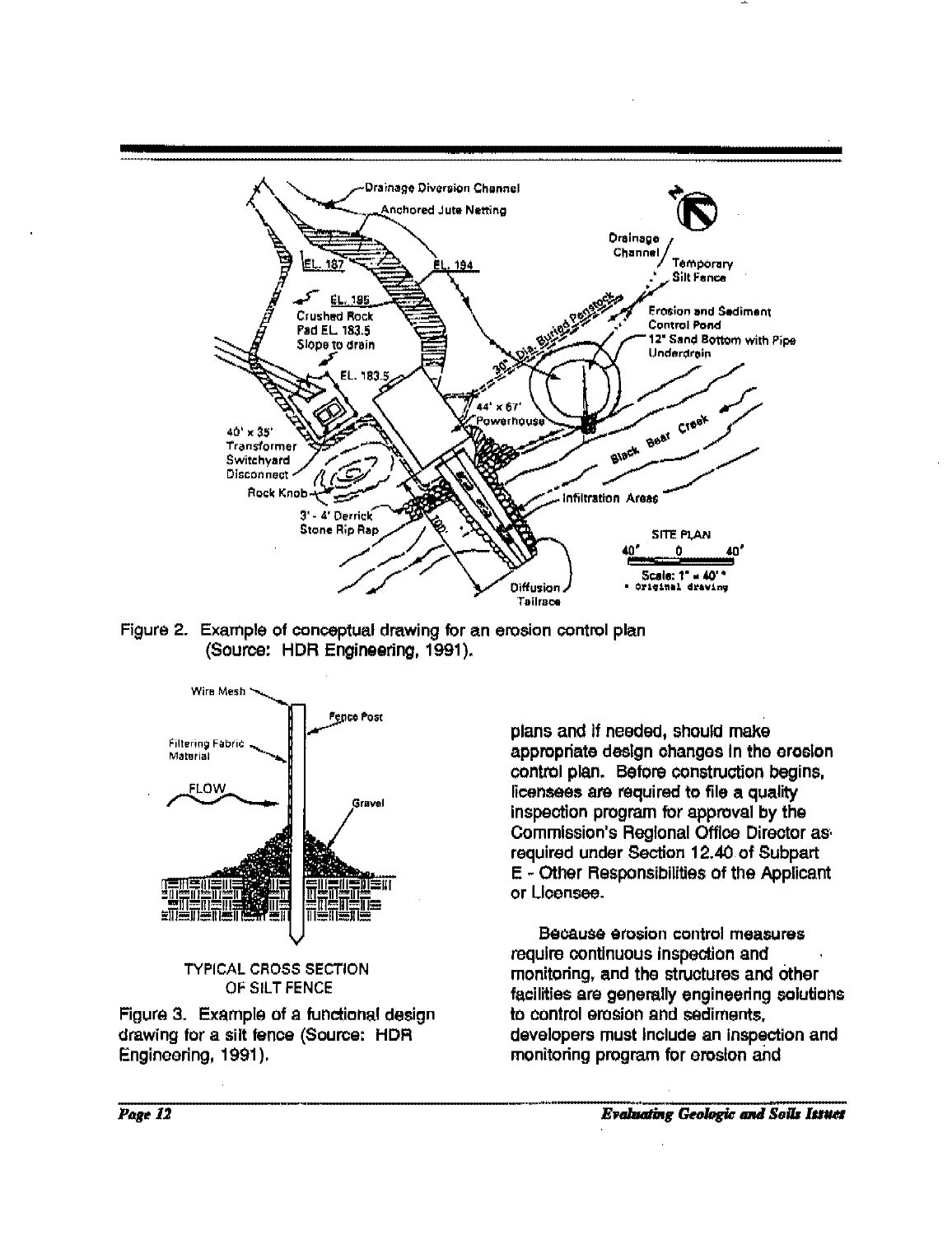sediment control measures as part of their construction quality control program.

The Commission's Regional Offices conduct periodic construction inspections to ensure that the project is being constructed in accordance with the plans and specifications and that the contractor is providing a quality product. However, direct and continuous on-site surveillance by the Commission Is not possible because of budget limitations.

Developers are instructed to Include in their monthly construction Inspection reports a discussion of erosion control measures and their effectiveness. When appropriate, the report would include (1) a discussion of any instances where sediments or other construction discharges entered a stream,  $(2)$  the extent of the  $\cdot$ discharges, (3) an assessment of any damage to a stream, and (4) corrective actions taken, including measures to prevent further problems.

Since actual site conditions can vary during the course of construction, modifications to the erosion and sediment control plan must be accomplished in the field as conditions dictate, through the quality control program or at the cirection of the Commission's Regional Office.

There may be situations where erosion control measures are not working effectively or must be modified because of unforeseen conditions. For example, an extra line of silt fencing may be needed on a steep slope, a straw bale barrier may

need to be replaced with a rock check dam where flow becomes too concentrated, or the location of a sediment pond may need to be adjusted so that it functions more effectively. These modifications can be required on site by the Commission's Regional Offices or through formal correspondence, and can be documented in the monthly construction Inspection report&.

Due to the need to react to changing conditions as they arise, most modifications should be made in the field with the agreement of the Regional Offices. It is neither practical nor feasible to attempt a more formal process. It would require too rnuch time to react to a need for modifications. There are cases, however, where changing an element of an erosion control plan would be significant and would require formal amendment to the plan, such as disposal of contaminated sediments. Unless the modifications are significant. they should not require additional approval or formal amendment to the plan, as long as the objeetives of minimizing soil erosion, containing sediment on-site, and preventing it from entenng watercourses are being met.

These objectives are further specified and required by Standard L·Form Article 19, which states: "In the construction, maintenance, or operation of the project, the Licensee shall be responsible for, and shall take reasonable measures to prevent, soil erosion on lands adjacent to streams or other waters, stream sedimentation, and any form of water or air pollution,  $\ldots$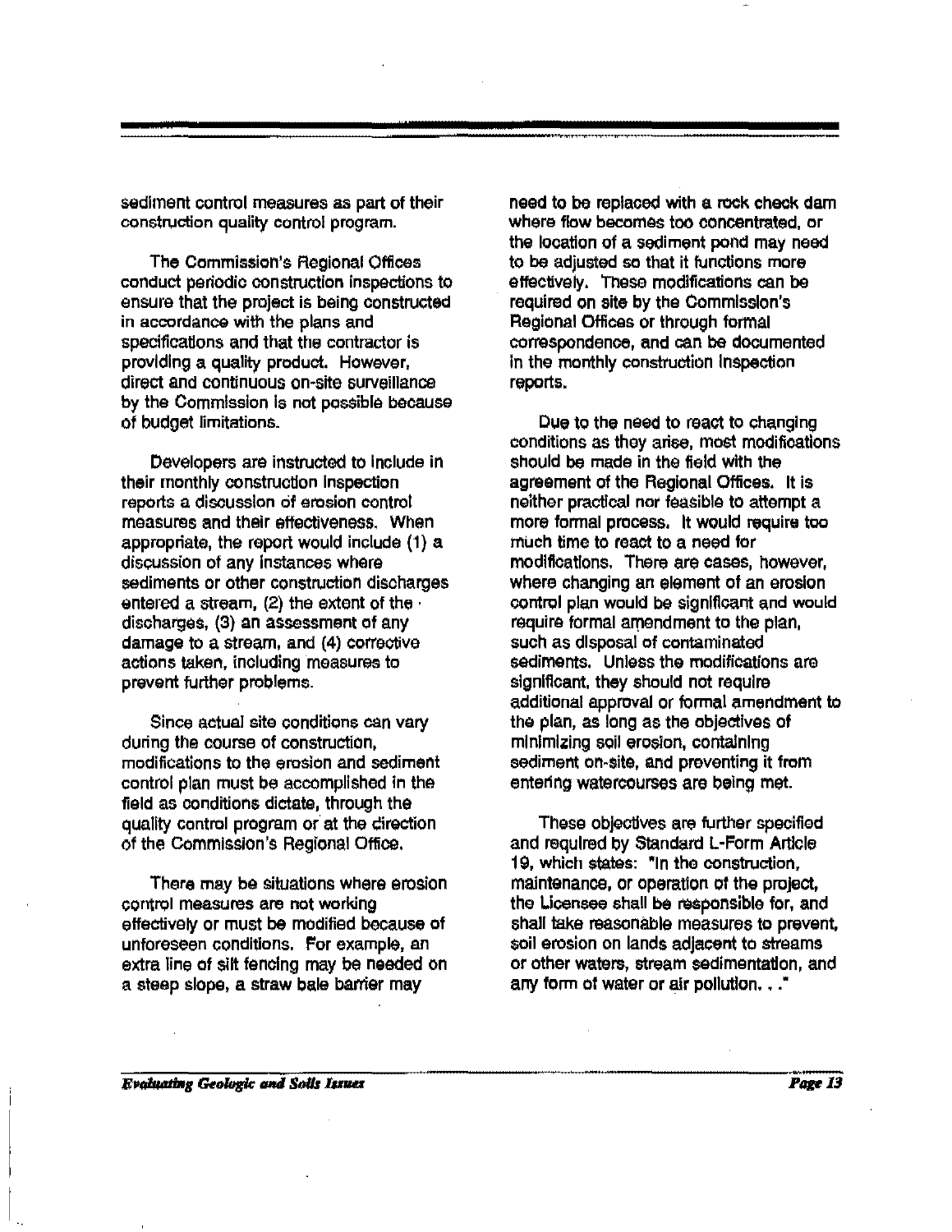# **·Complying With Erosion Control Plans**

Tho Licensee's quality inspection program and the Commission's inspections provide a mechanism for meeting the objectives of the erosion control plan. The Commission's Division of Project Compliance and Administration (DPCA) handles compliance with the erosion control plan article and with Standard I.- Form Article .19. DPCA also approves amendments to erosion control plans.

If there is a question whether an amendment Is needed, the licensee should notify the Commission's Regional Office then DPOA can make a determination if needed. If a project must be amended because of a change in the location of project features, the erosion control plan should bo amended as well to reflect such changes. If a problem arises with implementation or maintenance of control measures and is not corrected expeditiously, it may be reported to DPCA. The Commission's Regional Offices report over 90 percent of all alleged violations received in DPCA. The remaining allegations of noncompliance activities are received from the public and other state and federal agencies.

Noncompliance may be with the provisions of the approved erosion control plan or with Standard L-Form Article 19 if the problem Involves something that was

not specified in the approved plan. Evidence of noncompliance might be (1) poorly maintained control measures, (2) measures that were not installed or installed improperly or Incompletely, or (3) sediments deposited outside the construction perimeter or within a stream. DPCA considers the success of temporary and permanent revegetation as well as structural measures.

When DPCA receives a noncompliance report, an investigation is initiated. If no violation of the license is found, a letter finding no violation is sent to the Licensee. If a potential violation of the license has occurred, an initial contact letter Is sent, usually providing 30 calendar days for the Licensee to respond.

In most cases. the Licensee responds with a detailed explanation of why the violation occurred and states that corrective action has been taken. Depending on the nature of the violation, the Commission's Regional Office may conduct a follow-up verification inspection to confirm that corrective action has been taken, before DPCA issues a letter that completes the Investigation.

If the Licensee fails to respond to the initial contact letter, DPCA will issue a compliance order. VIolation of a compliance order may result in the initiation of a civil penalty proceeding and become a factor in the amount of penalty assessed.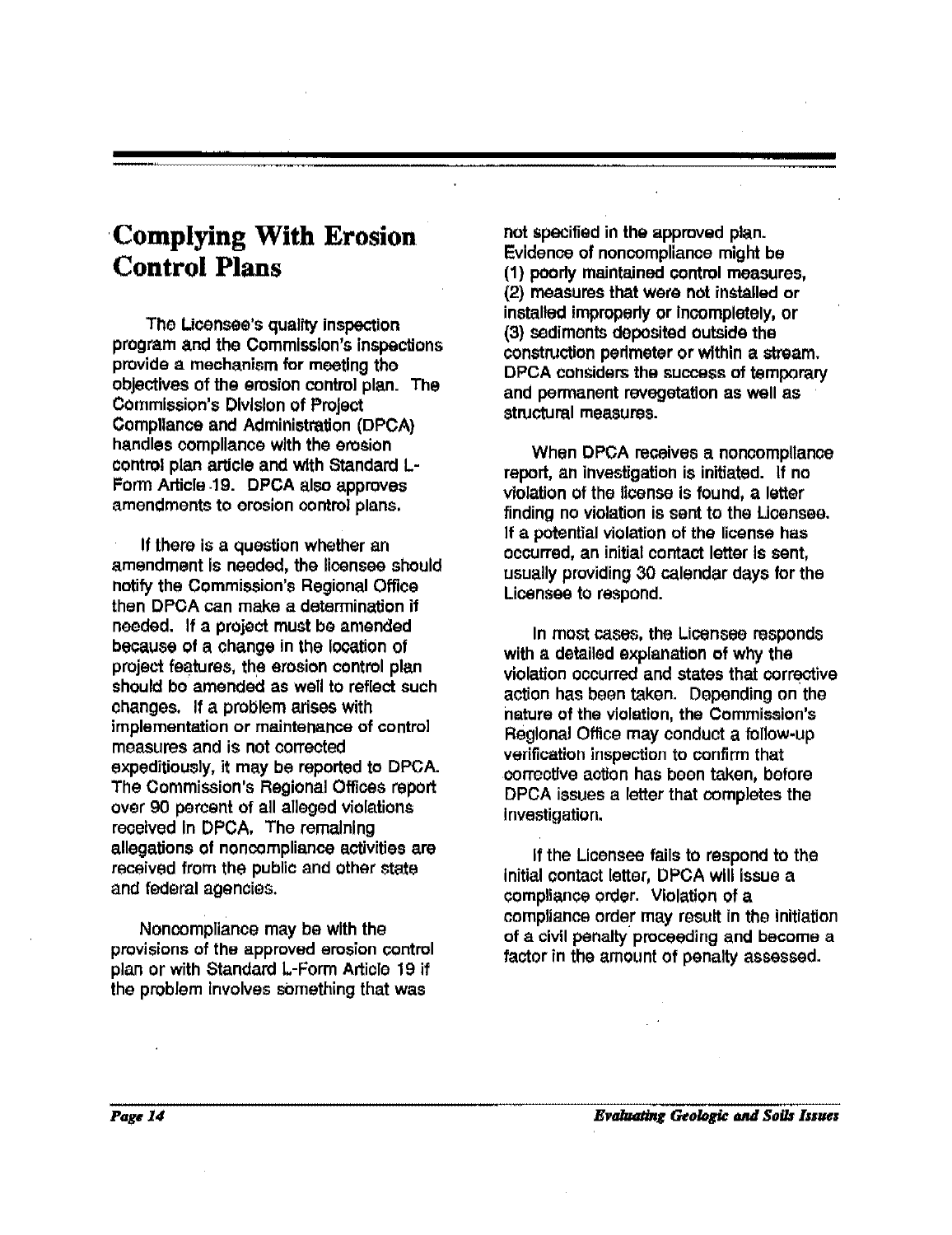# Other Issues Involving Geologic and Soils Resources

### A. Contaminated Sediment Test and Disposal Plan

Federal and state environmental legislation passed since the early 1970's has stopped or significantly reduced the discharge of toxic effluents into the Nation's rivers and lakes by factories, mining operations, and electric utilities. Nevertheless, some toxic materials, discharged before then, have been trapped in the sediment build-up behind existing dams.

The presence of toxic material in sediments usually does not produce adverse environmental consequences to water quality and fisnery resources unless the contaminated sediments are disturbed by dredging or by the construction of bridges, piers, or hydropower projects.

Consequently, the staff may require an applicant who proposes to construct a hydropower project at an existing dam, located on a river segment that previously received industrial pollutants, to (1) conduct tests tor the presence of contaminated sediments and spoils and (2) develop and implement measures to avoid the disturbance or to dispose of all disturbed toxic sediments and spoils In the project impact area.

The Commission has required recent applicants to test sediments and file a plan before issuing a license. If an applicant has not completed a sufficiently detailed plan to treat potential contaminated sediments and spoils, the staff includes the following license article, requiring the Licensee to develop and implement a plan for the avoidance or disposal of any contaminated sediments and spoils in the project area.

Article . At least 90 days before the start of any land-disturbing or land-clearing activities, the Licensee shall flle with the Commission, for approval, a plan to conduct tests for, minimize Inputs of, and safely dispose of contaminated sediments and spoils.

The plan shall include but not be limited to:

- (1) a description of the methods to be employed in testing bottom sediments for the presenoo of heavy metals and other toxic substances in the stream bed of the project area:
- (2) a description of the Licensee's mitigative measures to minimize inputs of sediment and otner potentially toxic substances to the stream;
- (3) a description of Licensee's planned measures to avoid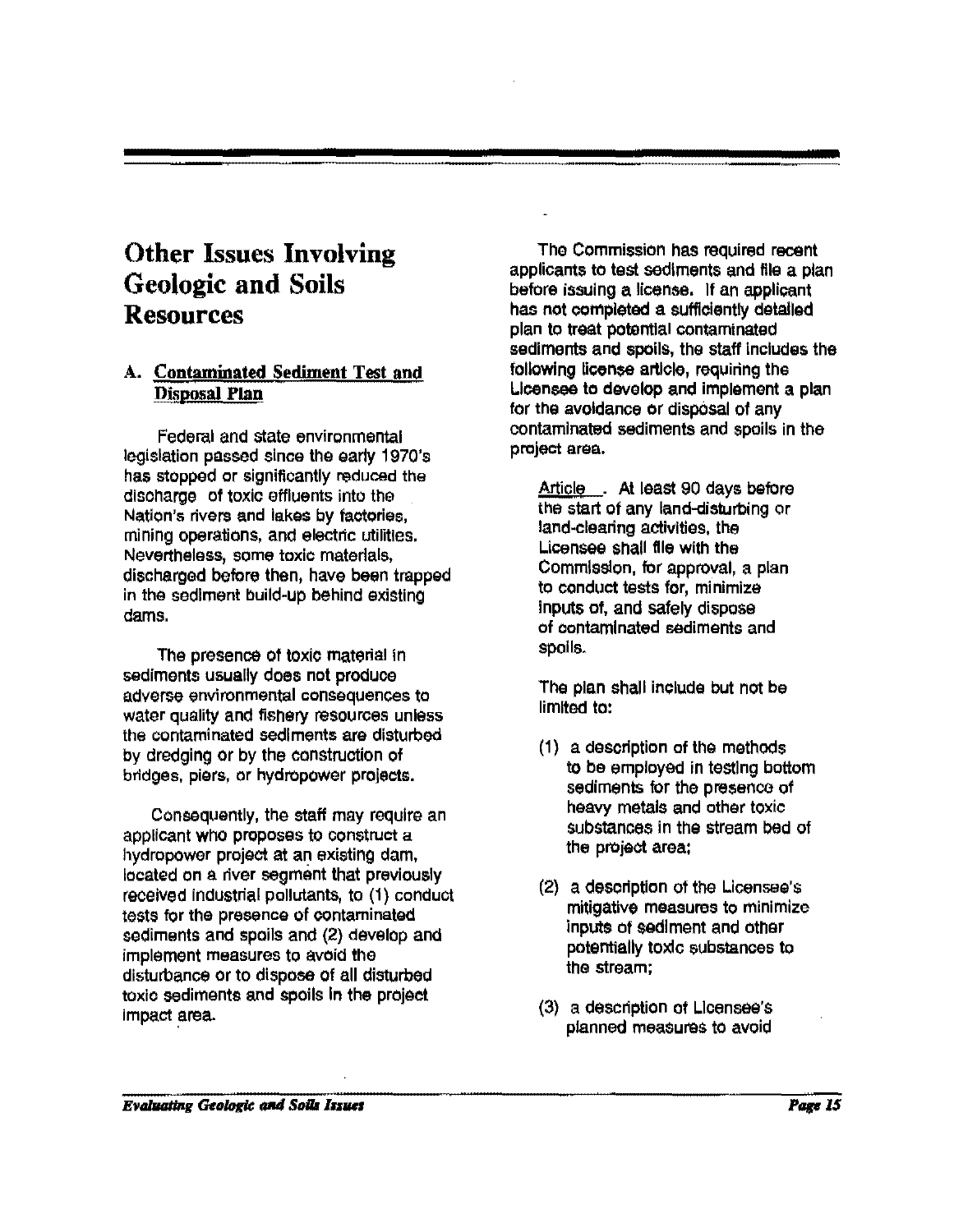disturbing or to safely dispose of disturbed toxic substances and spoils;

- (4) an implementation schedule;
- (5) monitoring and maintenance programs during project construction and operation, and
- (6) provisions for periodic review and revision.

The Licensee shall prepare the plan after consultation with the Environmental Protection Agency, (federal and state fish and game agencies), and each federal ageney having managerial authority ovef any part of project lands. The Licensee shall include with the plan documentation of consultation and copies of comments and recommendations on the completed plan after it has been prepared and provided to the agencies, and specific descriptions of how the agencies' comments are accommodated by the plan. The Licensee shall allow a minimum of 30 days for the agencies to comment and to make recommendations before filing the plan with the Commission. If the Licensee does not adopt a recommendation, the filing shall include the Ucensee's reasons, based on project~specific information.

The Commission reserves the right to require changes to the plan. No land-disturbing or land-clearing activities shall begin until the Ucensee is notified by tne Commission that the plan is approved. Upon Commission approval the Licensee shall implement the plan, Including any changes raquired by the CommisSion.

### B. Developing a System to Automatically Detect a Conduit or Penstock Failure

A high·head hydropower project developed in an isolated mountainous area of the west could cause significant environmental damage, if one of the project's pipelines or penstocks ruptures. To minimiza the quantity of water spilled (and resulting damage to area soils, vegetation, wildlife, and water quality} if a pipeline or panstock fails, such a project should include a system tor (1) the automatic detection of a conduit or penstock failure and (2) the immediate stopping of water diversion at the project headworks.

If there is a potential for conduit failure and therefore a need for an automatic mechanism to stop water diversion, the staff Includes the following license article, requiring the licensee to design, install, and test an appropriate detection system.

Article . At least 90 days before the start of construction, the License shall file with the Commission,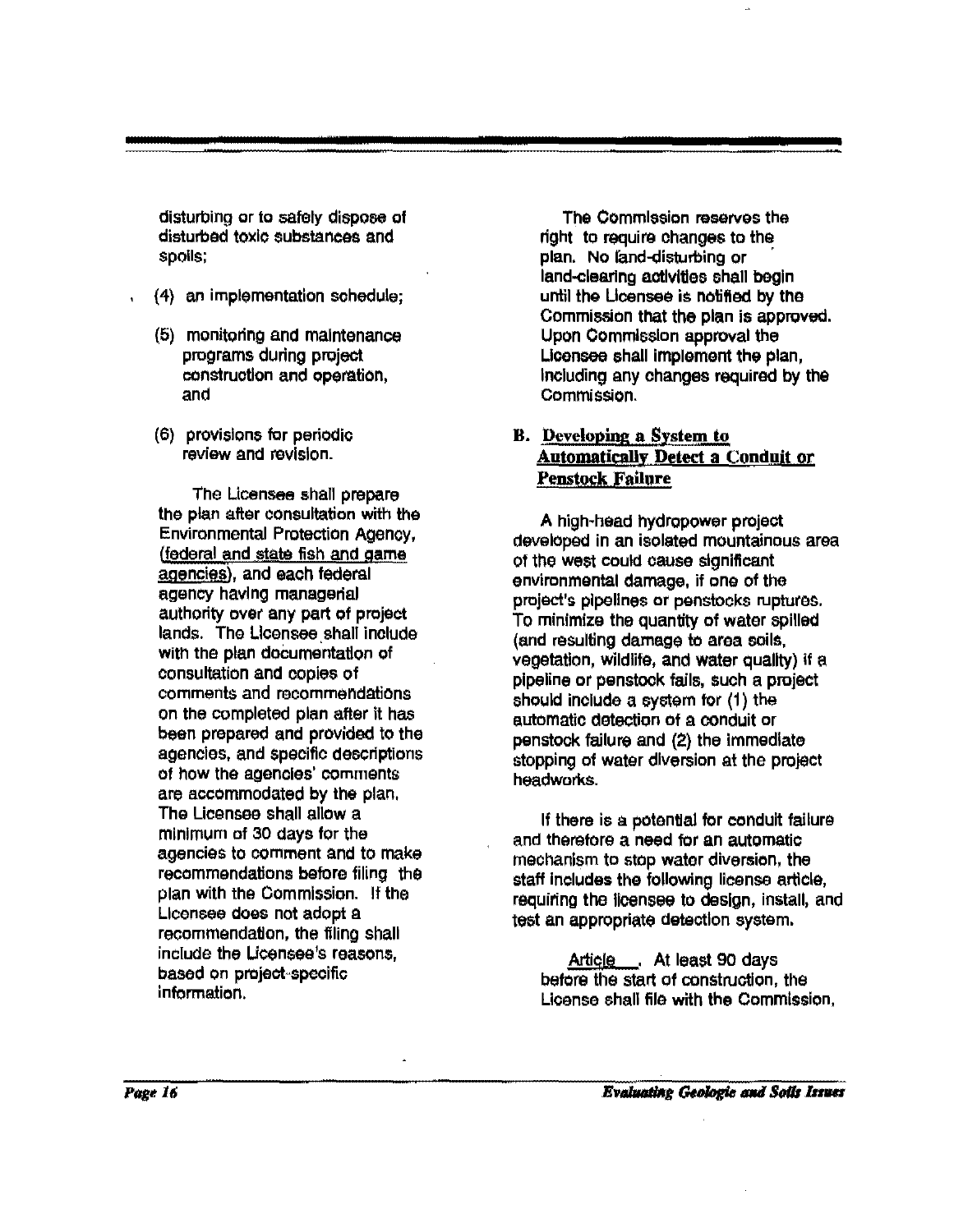for approval, a plan for the design and construction of a system that will automatically detect a conduit or penstock failure and immediately shut off flow In the conduit or penstock at the headworks in the event of such a failure.

The plan, at a minimum, shall include:

- (1) design drawings;
- (2) a schedule for installation and testing of the system prior to operation of the project;
- (3) a schedule tor annual testing of the system for the life of the project; and
- (4) a description of a plan to manually close off tha conduit or penstock until the system Is operational If any malfunction is revealed during testing.

The Commission reserves the right to require changes to the plan. Project construction shall not begin until the Licensee is notified by the Commission that the plan Is approved. Upon Commission approval the Licensee shall implement the plan, including any changes required by the Commission.

### C. **Mineral Resources Impact Plan**

Hydropower projects proposed for development in the west may affect the potential extraction of oconomloally Important mineral resources. The Department of Interior's Bureau of Mines usually notifies the Commission if a project could affect existing mineral rights or mining elaims. The staff then Includes the following license article, requiring the licensee to conduct a field check for mineral deposits at the project and to prepare and Implement a plan that will minimize project impacts on the development and utilization of the area's mineral deposits.

Article . At least 90 days before the start of any landdisturbing or land-clearing activities, the Licensee shall file with the Commission, for approval, a plan to minimize project impacts on the development and utilization of mineral deposits.

After consulting with the U.S. Bureau of Mines and each state and/or federal agency having managerial authority over any part of project lands, the Licensee shall conduct a field check for mineral deposits at the project, including the transmission line and access routes. The licensee shall then prepare a mineral resourees impact plan based on the results of the fleld check. The plan, at a minimum, shall Include: